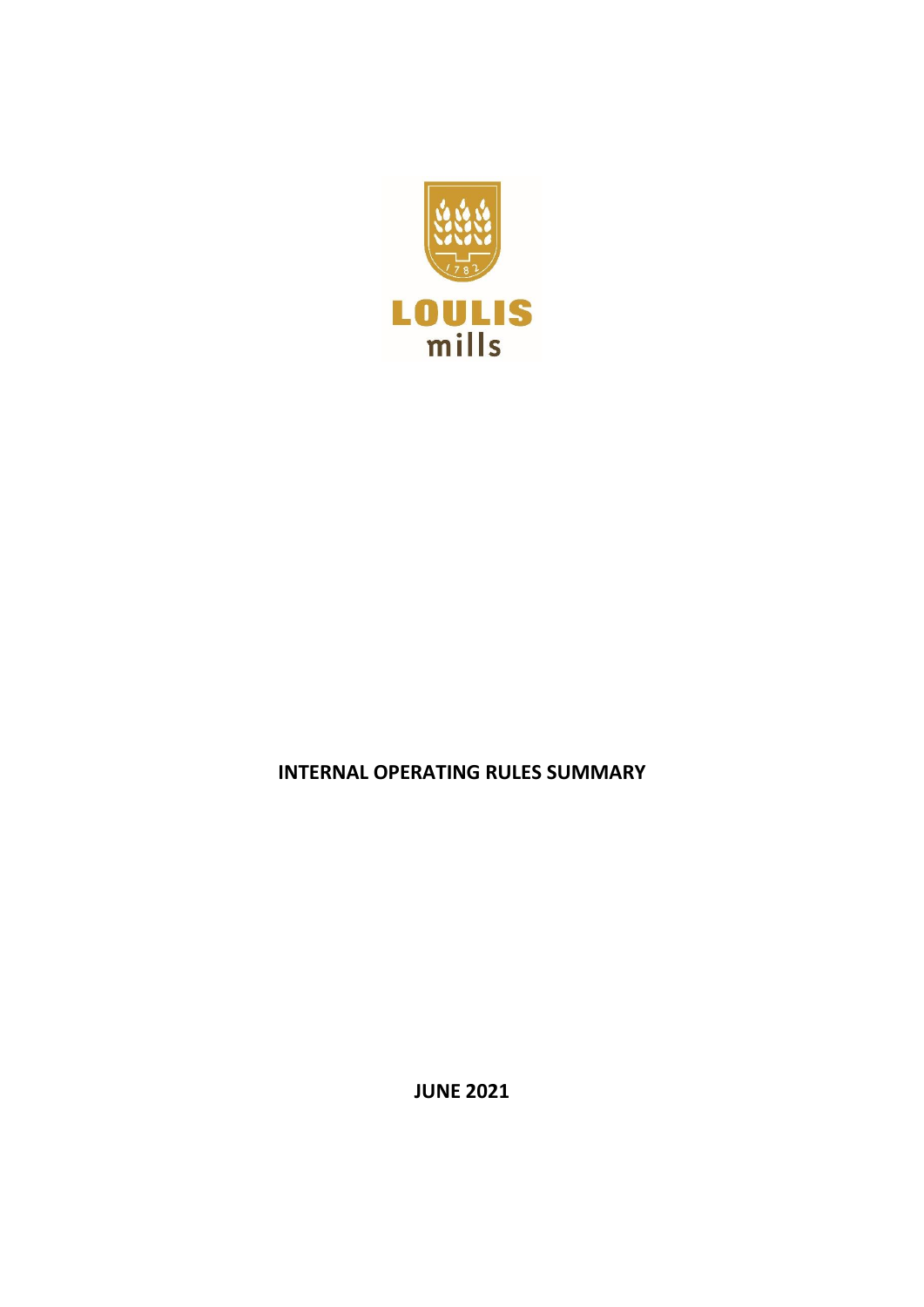

# Contents

| Board of Director Members Dependency Relations Evaluation and Notification Procedure 14 |  |
|-----------------------------------------------------------------------------------------|--|
|                                                                                         |  |
|                                                                                         |  |
|                                                                                         |  |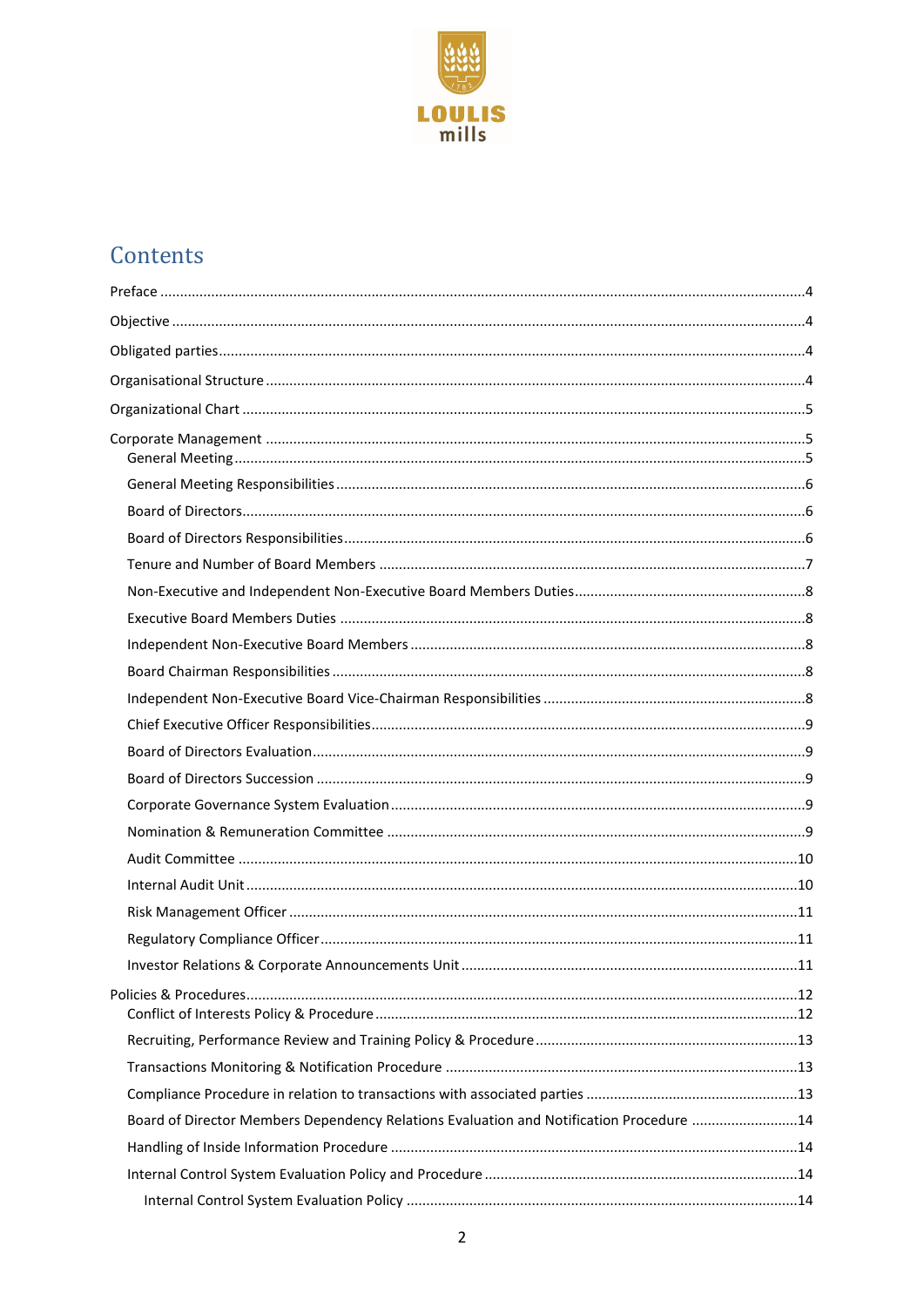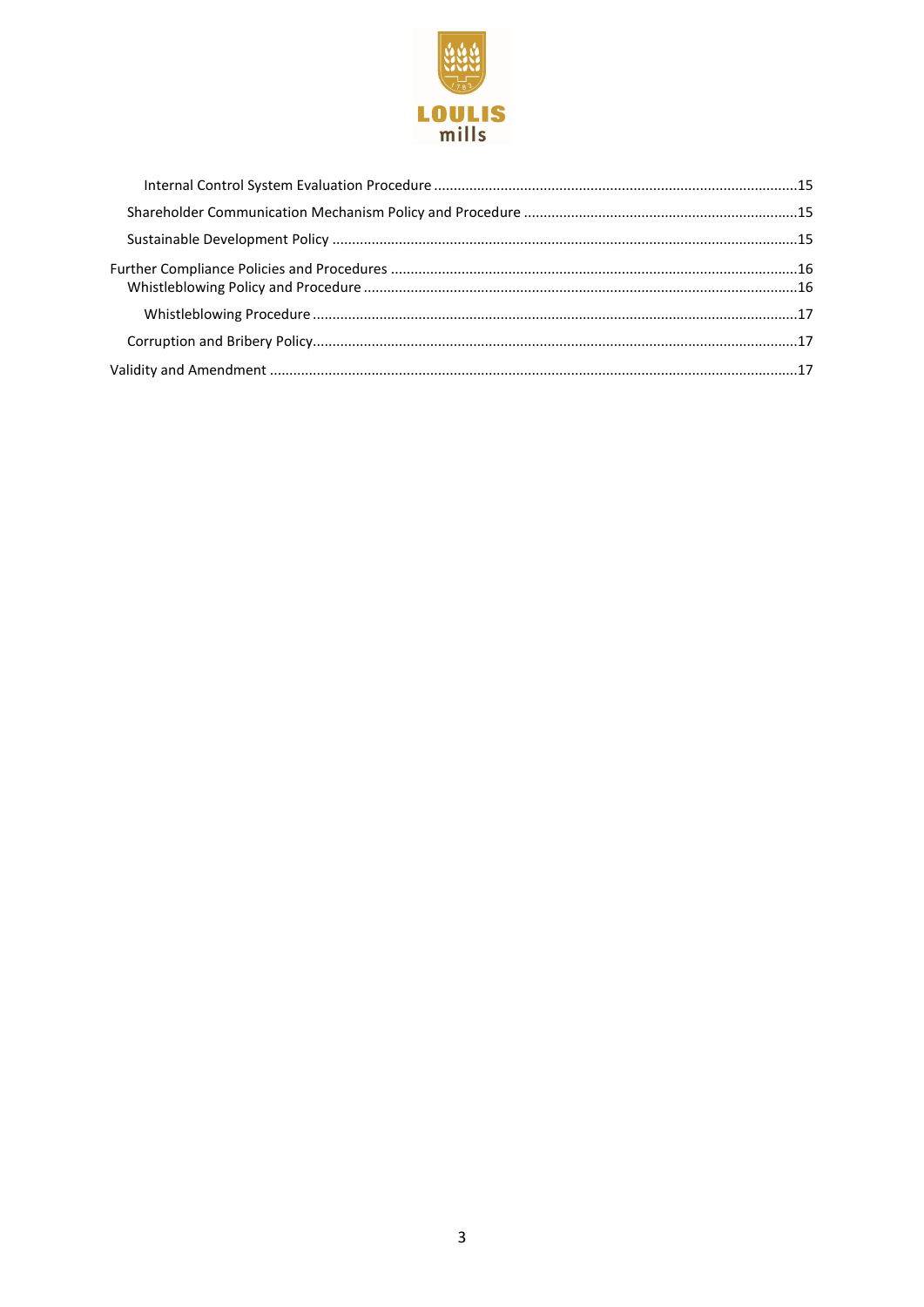

# <span id="page-3-0"></span>**Preface**

The Internal Operating Rules (henceforth the "Charter") of LOULIS MILLS SA (henceforth the "Company") was drafted in accordance with the legal and regulatory framework set by Law 4706/2020, on corporate governance and the provisions of the Company's Articles of Association.

The Charter was approved and entered into force according to a decision of the Company's Board of Directors on 25/06/2021. This document replaces all previous versions.

The Company Charter has been drafted in such a way as to reflect the size of the Company, its purpose, its structure and organization chart, the internal policies and procedures of the Company and the principles of modern business administration and management.

# <span id="page-3-1"></span>**Objective**

The Charter aims at defining the framework of the organization and operation of the Company to ensure:

1. continuous corporate compliance with laws and regulations, which regulate its organization and operation, as well as its activities,

2. control management's way of decision-making,

to ensure that management by all managing individuals is carried out exclusively in the interest of the shareholders of the Company and that all Board of Directors members and management of the Company are informed regarding their corporate, institutional, and legal obligations.

# <span id="page-3-2"></span>**Obligated parties**

The Charter includes binding principles and rules, about:

- 1. Board of Directors members of the Company,
- 2. The Chief Executive Officer, the General Managers, and the Directors of the Company,
- 3. Staff of the Company who has signed an employment contract or a corresponding agreement,
- 4. The associates of the Company who provide their services under a contract for the provision of independent services or work, in case of a partnership based on a special relationship of trust or if a cooperation agreement with the Company, implies that they are explicitly bound by this Charter.

# <span id="page-3-3"></span>**Organisational Structure**

The organizational structure of the Company fully reflects the modern principles of business administration and management and is the basis for achieving its business goals. In addition, it allows the emergence of a common business culture, while preventing the creation of overlapping, competitive activities within the Company through division of responsibilities. The organizational structure of the Company includes the following distinct Directorates & independent Departments and Units: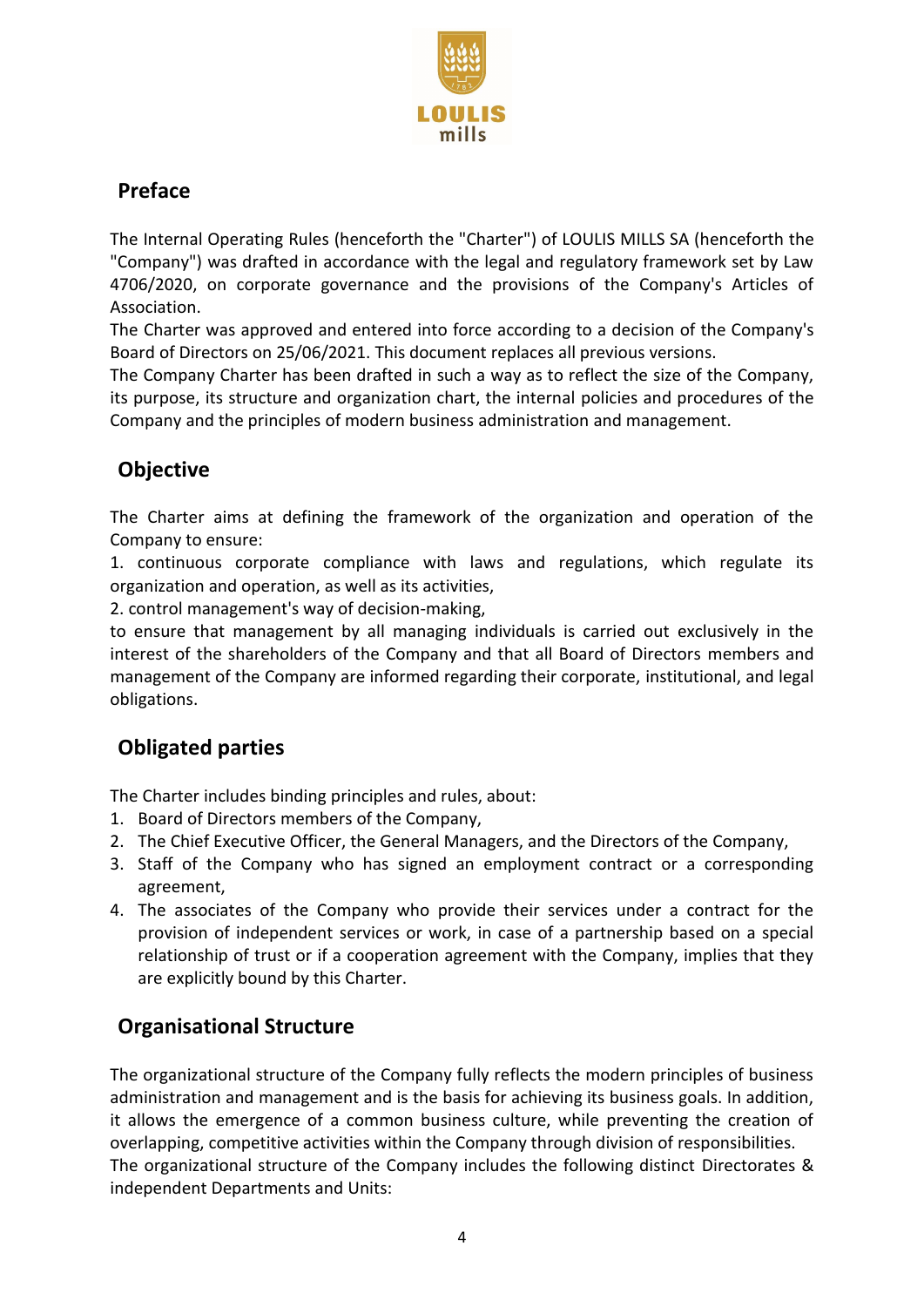

Procurement Logistics Sourpi Plant Keratsini Plant **Quality** Marketing B2C B2B Finance Human Resources Corporate Social Responsibility & Communication Legal Management Secretariat Products Technical Support Exports Internal Audit Unit Investor Relations & Corporate Announcements Unit

# <span id="page-4-0"></span>**Organizational Chart**

The organizational chart of the Company, as shown below, depicts the positions of the organization, the hierarchical relationship between them and whether there are functional relationships between the positions. Through the hierarchical relationship, it is determined for each position which higher hierarchical position it refers to and which has the responsibility of supervising, developing, mobilizing, and evaluating its performance.



<span id="page-4-2"></span><span id="page-4-1"></span>**Corporate Management General Meeting**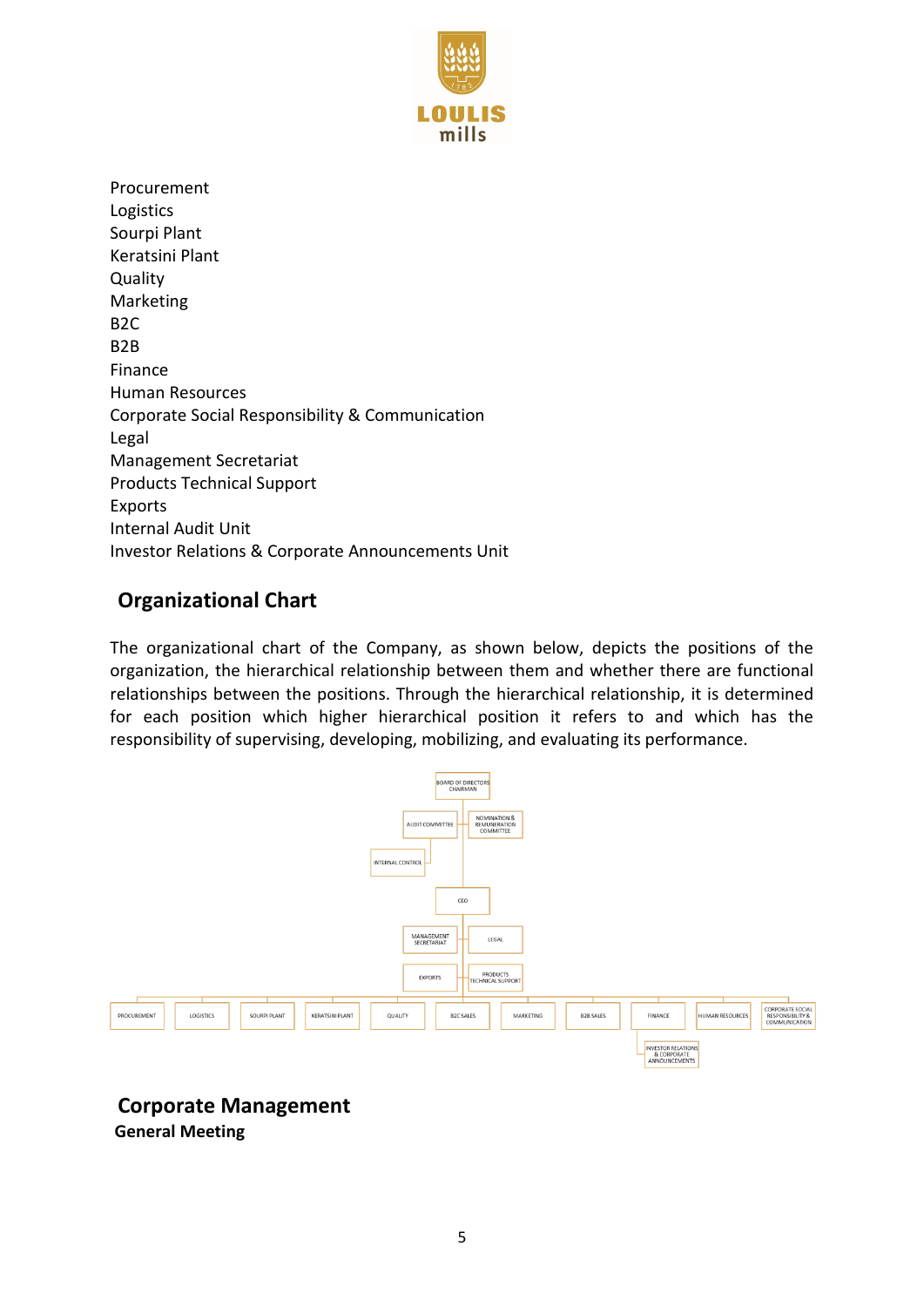

The General Meeting of Shareholders of the Company is its supreme body and is entitled to decide on any case concerning the Company. Its legal decisions bind even shareholders who are absent or disagree.

# <span id="page-5-0"></span>**General Meeting Responsibilities**

The General Meeting of Shareholders of the Company is the only one competent to decide, indicatively, on:

• Extension of the duration, merger, division, conversion, revival, or dissolution of the Company.

- Amendment of the Articles of Association.
- Increase or decrease of the Share Capital.
- Election of members of the Board of Directors.
- Increase or decrease of the number of Board of Directors members.
- Election of auditors.
- Appointment of liquidators.
- Disposal of net profits.
- Approval of annual individual and consolidated financial statements.

• Approval of overall management according to article 108 of Law 4548/2018 and the discharge of the auditors.

• Approval of remuneration policy of article 110 and remuneration report of article 112 of Law 4548/2018.

• Approval of remuneration or advance payment of remuneration, according to article 109 of Law 4548/2018.

• Any other issue provided in the Articles of Association or the law.

# <span id="page-5-1"></span>**Board of Directors**

The Board of Directors is responsible about deciding on any action concerning management, the management or disposal of corporate assets and the representation of the Company. Decides on all general issues concerning the Company within the framework of its corporate purpose, within the limits of the law and excluding issues on which, according to the law or the Articles of Association, the General Meeting of Shareholders is competent to decide.

The ultimate goal of the Board of Directors is to maximize the long-term value of the Company and to defend the general corporate interest. The Board of Directors represents the Company in all its relations and transactions and is responsible for the complete and effective control of the Company's activities, acting in accordance with the provisions of the law and the Articles of Association.

# <span id="page-5-2"></span>**Board of Directors Responsibilities**

In particular, the Board of Directors:

• Defines and supervises the implementation of the Company's corporate governance system, monitors, and evaluates periodically every three (3) financial years its implementation and effectiveness, taking appropriate action to address deficiencies.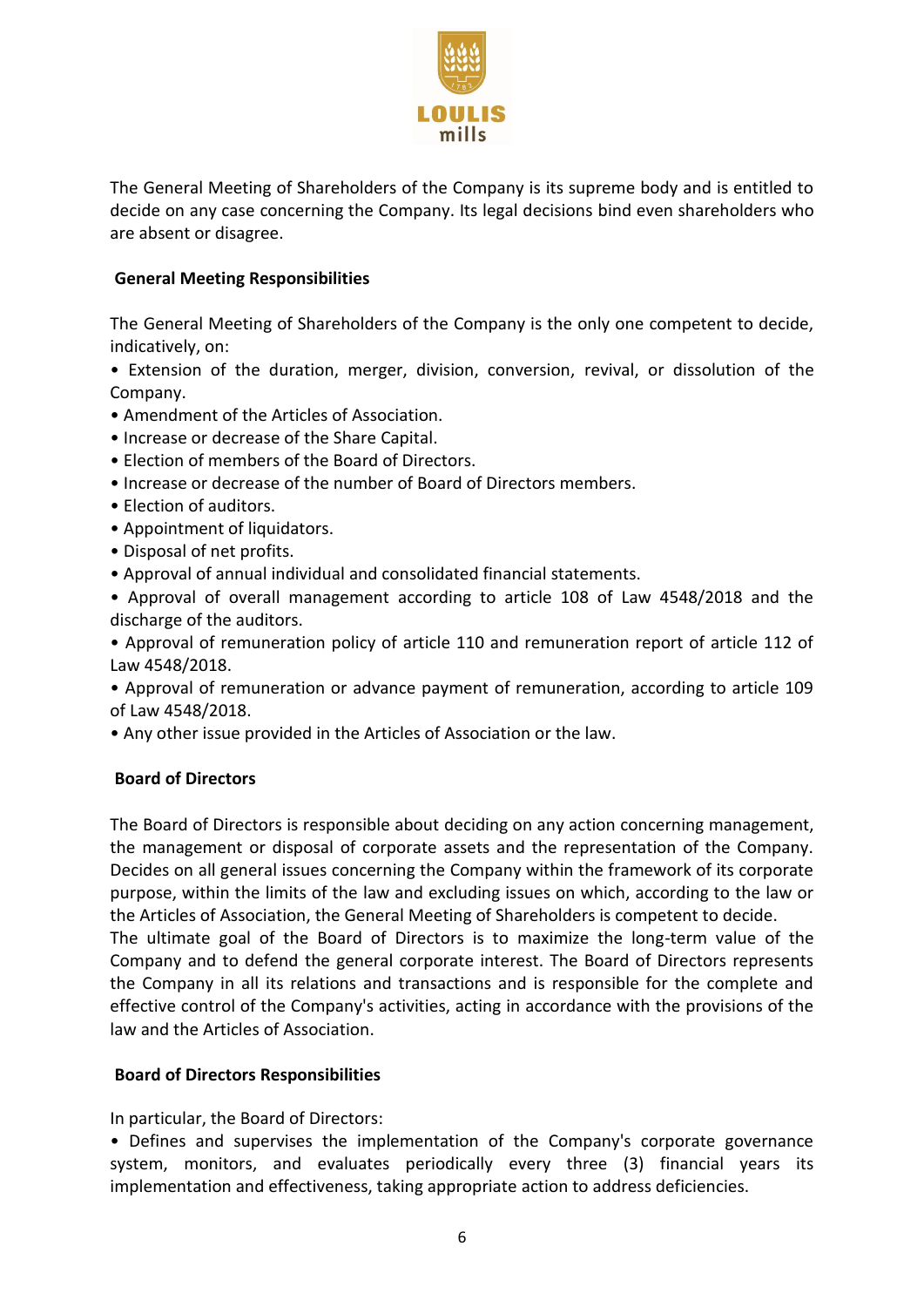

• Ensures adequate and efficient operation of the Company's internal control system.

• Creates the drawing up of strategic directions, the approval of the long-term strategy and the operational objectives of the Company and the decision-making for the largest capital expenditures, acquisitions, and sales.

• is responsible about the preparation of the annual budget and the annual business plan of the Company, the definition and achievement of its efficiency goals and the monitoring of the progress of the Company.

• is responsible about the adoption and implementation of the general policy of the Company, based on the relevant suggestions and proposals of the members of the Board of Directors.

• is responsible about the representation of the Company in court and out of court.

• is responsible about the selection and utilization of the members of the Board of Directors and the Executives, the control of their performance and the determination of their remuneration policy.

• is responsible about the appointment of an internal auditor and the determination of his remuneration.

• is responsible about the vigilance, regarding the existing and possible conflicts of interest between the Company on the one hand and the members of its Board of Directors, the Executives, the employees, the external associates, and the Shareholders on the other hand.

• Identifies and examines company's risks and their nature and determining the extent of the company's exposure to the risks it intends to undertake in the context of its long-term strategic goals.

• Ensures the existence of mechanisms of knowledge and understanding of the interests of stakeholders and monitors their effectiveness.

# <span id="page-6-0"></span>**Tenure and Number of Board Members**

The Board of Directors of the Company consists of executive and non-executive Members, who are appointed as such by a relevant decision of the Board of Directors. Executive are the Members who deal with daily issues related to Company's management, while nonexecutive Members are generally responsible for the promotion of all corporate affairs. Most Board Members are non-executive Members (including independent non-executive Members). The independent Members of the Board of Directors are appointed by the General Meeting of Shareholders.

The term of office of the Board of Directors will not exceed four (4) years. Exceptionally, the term of the Board of Directors is automatically extended until the next General Meeting of the Company's Shareholders after the end of its term, which may not exceed five years. The members of the Board of Directors can be re-elected and recalled freely, according to the law.

The number of members of the Board of Directors is defined by the Articles of Association or by the General Meeting in combination with the requirements of the Corporate Governance Code, but within the limits provided in the Articles of Association. In any case, the number of members may not exceed fifteen (15) members or be less than seven (7) members.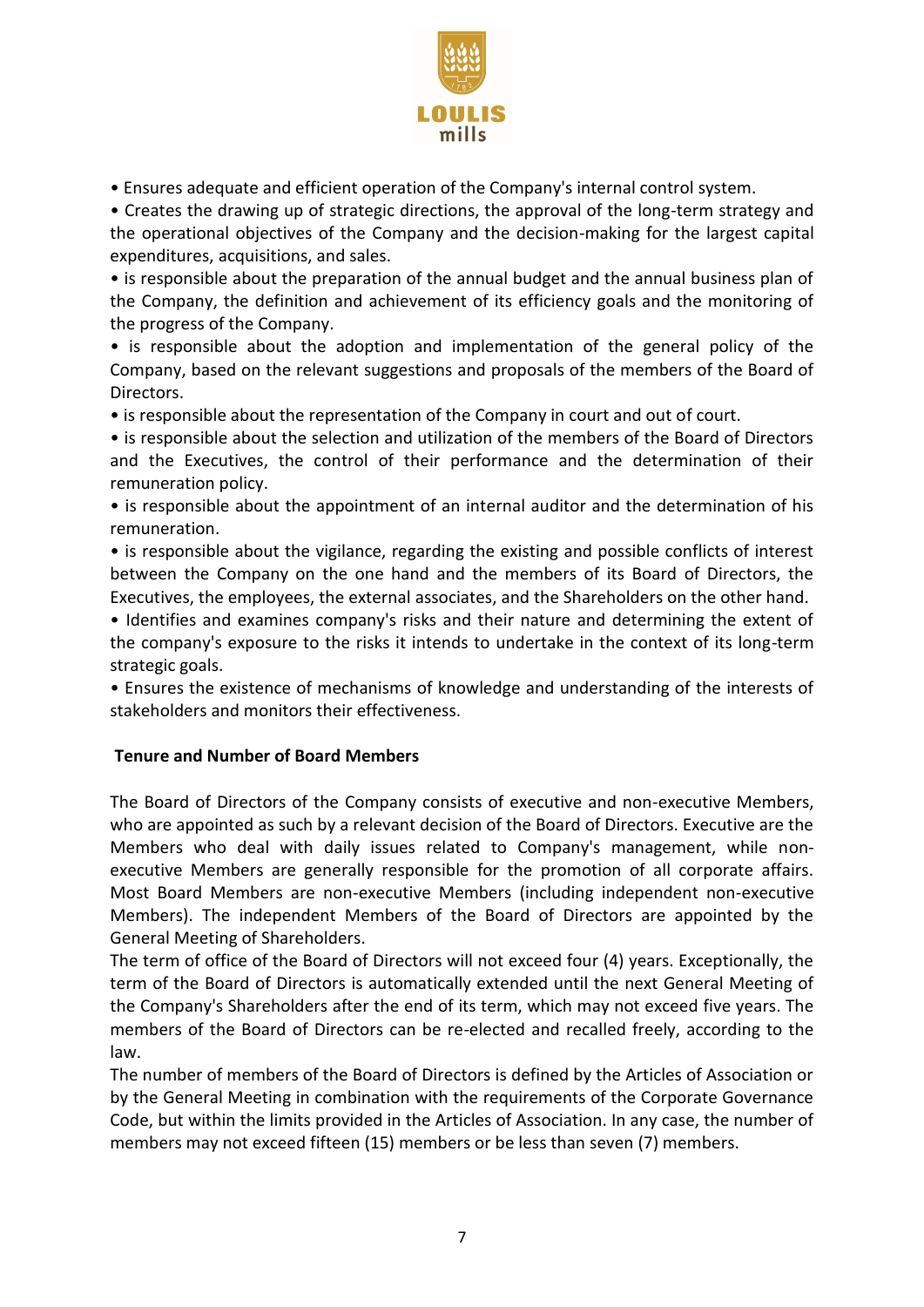

The number of independent non-executive members must not be less than 1/3 of the total number of members of the Board of Directors and if a fraction occurs, it is rounded to the nearest whole number.

#### <span id="page-7-0"></span>**Non-Executive and Independent Non-Executive Board Members Duties**

Non-executive members do not exercise management duties but are responsible for their participation in the Board of Directors and its Committees, contributing to the objectivity and transparency of the decisions taken and to the promotion of all corporate issues. They form independent assessments regarding the Company's strategy, its performance, its assets, the nomination of candidates for members of the Board of Directors and develop them at the meetings of the Board of Directors.

### <span id="page-7-1"></span>**Executive Board Members Duties**

Executive members of the Board of Directors are responsible for the implementation of the strategy determined by the Board of Directors and consult at regular intervals with the nonexecutive members of the Board of Directors on the appropriateness of the implemented strategy.

### <span id="page-7-2"></span>**Independent Non-Executive Board Members**

Independent non-executive Members of the Board of Directors are appointed by the General Meeting of Shareholders of the Company. The criteria that determine the independence of the Members of the Board of Directors are those defined in article 9 of Law 4706/2020 about corporate governance which are described in the process of notifying any dependency of this Charter for the independent non-executive members of the Board of Directors and individuals who have close ties to these persons.

#### <span id="page-7-3"></span>**Board Chairman Responsibilities**

The role of the Chairman is to organize and coordinate the work of the Board of Directors. The Chairman chairs the Board of Directors and is responsible about overall efficient and effective operation and organization of its meetings. At the same time, it promotes a culture of open-mindedness and constructive dialogue in the conduct of Board's work.

The Chairman of the Board of Directors ensure effective communication with the shareholders aiming to a fair and equal treatment of these interests.

The Chairman, when absent or disabled, is replaced, on the above, non-executive responsibilities, by the independent non-executive Vice Chairman.

#### <span id="page-7-4"></span>**Independent Non-Executive Board Vice-Chairman Responsibilities**

The independent non-executive Vice-Chairman of the Board of Directors is responsible, in addition to the statutory responsibilities for the coordination and effective communication of the executive and non-executive members of the Board of Directors.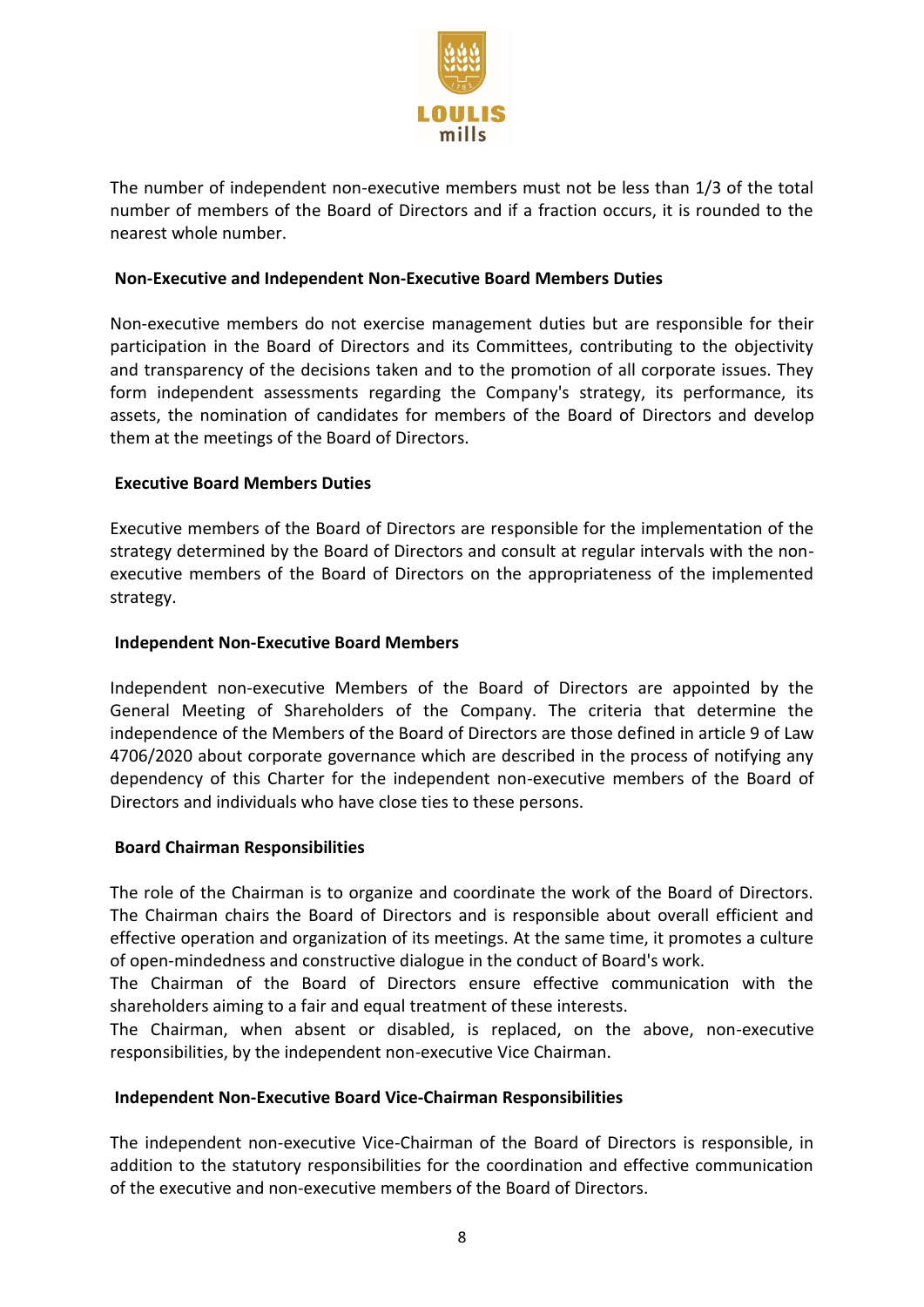

### <span id="page-8-0"></span>**Chief Executive Officer Responsibilities**

The CEO draws up the corporate strategy, the corporate identity, and the corporate longterm investment plan, monitors and controls the implementation of strategic goals of the Company and daily management of its affairs and draws up guidelines for the Company's executives who report and are supervised and guided by him. Supervises and ensures the smooth, orderly, and efficient operation of the Company, in accordance with the strategic objectives, business plans, policies adopted and the action plan, as determined by decisions of the Board of Directors. He also supervises the corporate communication strategy, represents the Company in its contacts and relations with external investors and financial institutions at the highest level and is responsible for the Company's Management related to the strategic development as well as general regulatory and financial issues of the Company. The CEO participates and reports to the Board of Directors of the Company.

### <span id="page-8-1"></span>**Board of Directors Evaluation**

The Company monitors on an ongoing basis the suitability of the members of the Board of Directors, in particular to identify, in the light of any relevant new event, cases in which it is deemed necessary to re-evaluate their suitability.

The Board of Directors ensures the appropriate succession plan, aiming smooth continuation of management's corporate affairs and decision-making after members departure, especially executive and committee members.

The Board of Directors annually evaluates its effectiveness, the fulfillment of its duties, as well as its committees.

#### <span id="page-8-2"></span>**Board of Directors Succession**

The Company uses a framework about Board of Directors members succession and filling open positions, in order to identify the needs for filling positions or replacement and to ensure the smooth continuation of management and achievement of the company's goals.

#### <span id="page-8-3"></span>**Corporate Governance System Evaluation**

The Board of Directors determines and supervises the implementation of the corporate governance system according to the provisions of the law on corporate governance, monitors and evaluates periodically, at least every three (3) financial years, its implementation and effectiveness by taking appropriate action to address any deficiencies.

#### <span id="page-8-4"></span>**Nomination & Remuneration Committee**

The Company has a combined Remuneration and Nomination Committee but may choose to set up separate Committees. The primary objective of the Remuneration and Nomination Committee is to assist the Board of Directors in the performance of its duties in the following areas: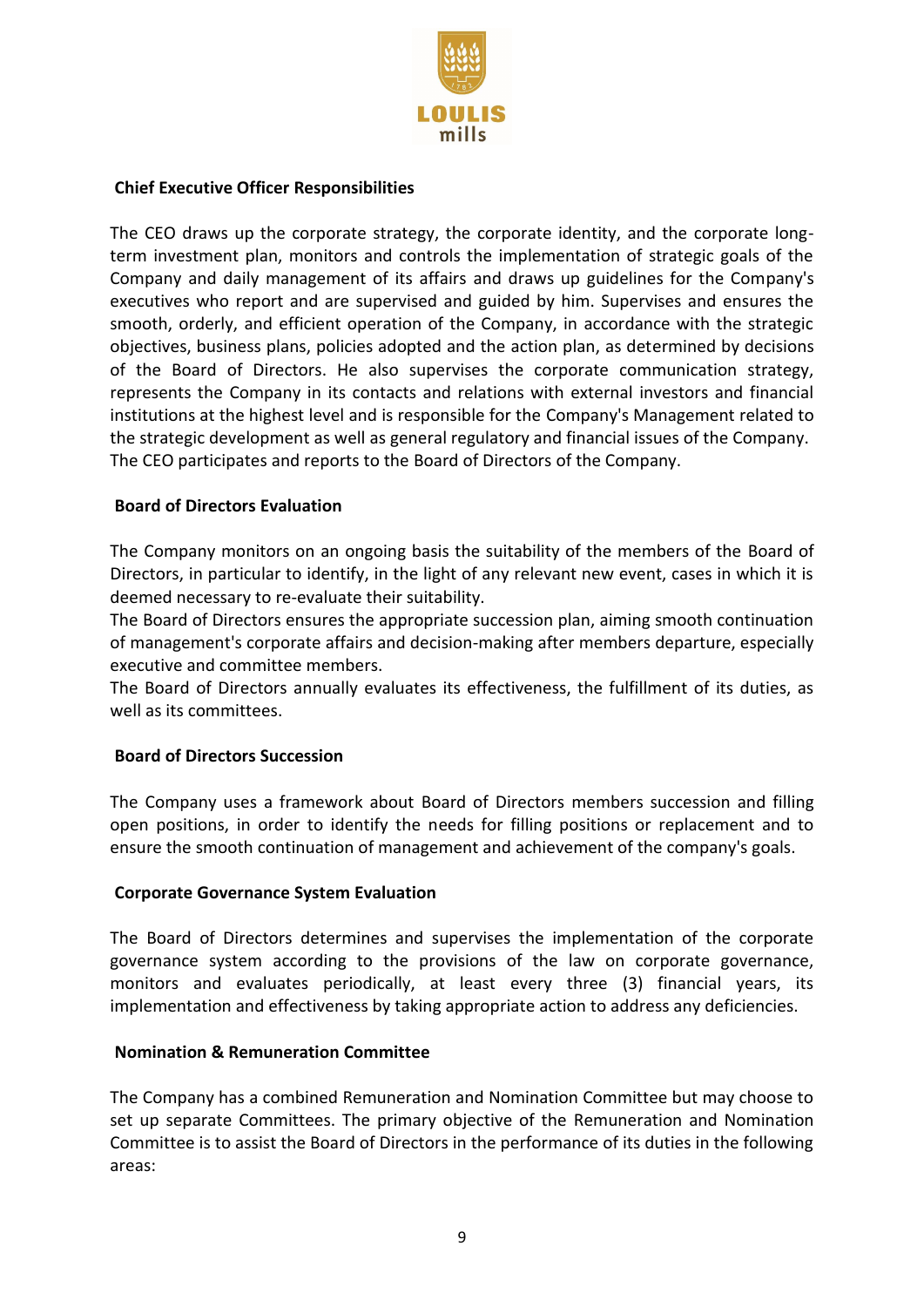

• Defines the remuneration system about members of the Board of Directors and senior executives.

• Submits proposals to the Board of Directors regarding remuneration of individuals who fall within the scope of the Remuneration Policy.

• Ensures that the Company adopts, monitors, and implements appropriate remuneration policies and procedures.

• Submits proposals to the Board of Directors regarding the Remuneration Policy which are submitted for approval to the General Meeting.

• Reviews the information contained in the final draft of the annual remuneration report, expressing its opinion to the Board of Directors before submitting the report to the General Meeting.

• Regularly reviews the succession plan of the Members of the Board of Directors and the senior executives.

• Evaluates any candidates and appoints new Members of the Board of Directors in accordance with the nomination criteria set out in the Suitability & Nomination Policy adopted by the Company.

• Examines periodically and consistently the renewal needs of the Board of Directors.

The Remuneration and Nomination Committee is a committee of the Board of Directors. The majority of members are independent non-executive members. An independent nonexecutive member is appointed chairman of the committee. The Remuneration and Nomination Committee has drawn up and published its Charter on the company's website.

• Proposes the criteria for evaluating the suitability of the members of the Board of Directors, in terms of ethics, reputation, adequacy of knowledge, skills, independence of judgment and performance of the tasks assigned to them.

• The term of office of the members of the Committee is four years and lasts until the end of the term of the Board of Directors. The role of its members, its responsibilities and its work are described in detail in the Charter of the Commission.

#### <span id="page-9-0"></span>**Audit Committee**

The Audit Committee, as an independent unit, was established with the primary purpose of providing support to the Board of Directors to oversee the financial reporting process, the internal control system, the performance of internal audit, the appointment of an external auditor, the monitoring of the statutory auditor's independence, the risk management framework and the process for monitoring compliance with laws and regulations. The Audit Committee is a three-member independent joint committee, consisting of two (2) independent non-executive members of the Board of Directors, one of whom has audit or accounting professional experience and one (1) independent third, non-member of the Board of Directors and has formed Audit Committee Charter. The Audit Committee submits an annual report to the General Assembly.

#### <span id="page-9-1"></span>**Internal Audit Unit**

Internal Audit is an independent audit function carried out within the company with the main purpose of effective control of the activities of all departments to ensure smooth and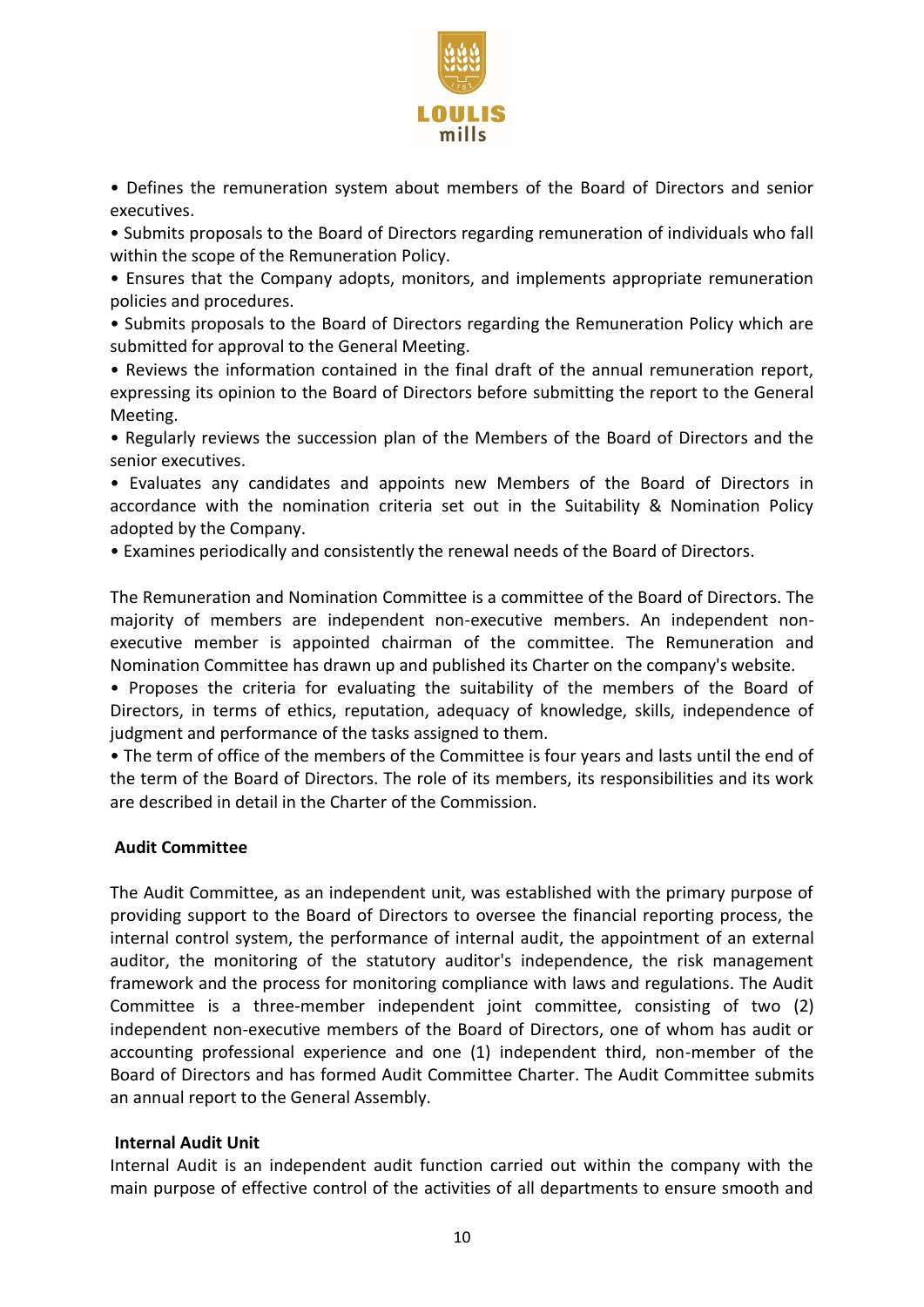

efficient operation of the Company, within its strategy and achievement of its planned qualitative and quantitative objectives.

Internal Audit is an activity, well designed and organized, that through technical and scientific approaches, evaluates the adequacy of the operation of the Company's internal control system.

The head of the Internal Audit Unit is appointed by the Board of Directors of the Company, following a proposal by the Audit Committee. He is a full-time employee, personally and functionally independent, objective in the performance of his duties and has appropriate knowledge and relevant professional experience.

The Company's internal audit unit consists of at least one Internal Auditor who is independent in the performance of his duties, administratively subordinated to the Company's CEO, but his work is supervised and evaluated by the Audit Committee to which he is operationally subordinated.

The head of the Internal Audit Unit submits to the Audit Committee an annual audit program and the requirements of necessary resources, as well as the consequences of limiting the resources or the audit work of the unit in general. The annual audit program is prepared based on the risk assessment of the Company, after taking into account the opinion of the Audit Committee.

The Internal Audit Unit head has access to any organizational unit of the Company and is aware of any element required to complete his duties.

# <span id="page-10-0"></span>**Risk Management Officer**

The role of the risk management officer includes the overview of the risk assessment procedures, risk response procedures and the risk monitoring procedures.

#### <span id="page-10-1"></span>**Regulatory Compliance Officer**

The regulatory compliance officer manages the Company's compliance issues and his role includes monitoring compliance with the legal and regulatory framework as well as the company's internal rules and regulations.

#### <span id="page-10-2"></span>**Investor Relations & Corporate Announcements Unit**

The Investor Relations & Corporate Announcements Unit aims at a timely and proper briefing and support to the Company's shareholders. The unit's main responsibilities are in particular the following:

- The direct, accurate and equal information of all Company's Shareholders.
- The responsibility for supporting the Shareholders regarding exercise of their rights, based on the legislation and the Articles of Association.
- The provision of information on the regular or non-regular general meetings and the decisions taken at them.
- Shareholders wider communication.
- The information of the shareholders, according to the provisions of article 17 of Law 3556/2007, about the support and information from issuers of securities.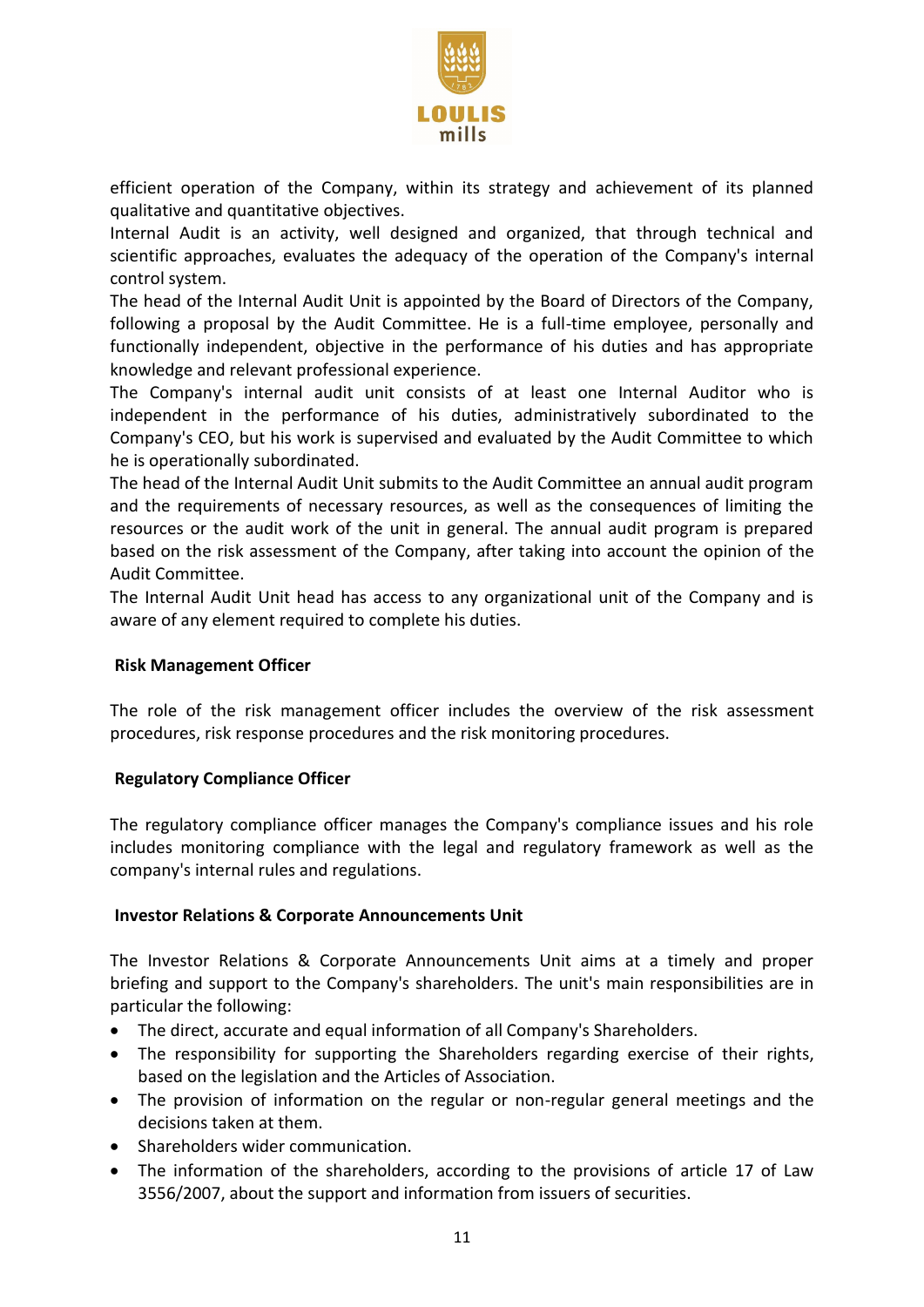

- Monitoring the exercise of shareholder rights, in particular to shareholders' stock possession rates and the exercise of voting rights at general meetings.
- The Company's compliance with the obligations provided in the decisions of the Hellenic Capital Market Commission.
- The immediate submission to the Hellenic Capital Market Commission, Athens Stock Exchange, Media, and any other competent body, in written or electronic form, of all published corporate publications and in particular:
	- o prospectus
	- o half-yearly and annual financial statements
	- o Board of Directors management reports
	- o chartered accountants audit reports
- Sending announcements to the Athens Stock Exchange, after the end of the session and at a suitable time to be recorded in the Daily Price Bulletin the next working day.
- The announcement regarding regulated information, according to the provisions of Law 3556/2007, as well as the corporate events according to the provisions of Law 4548/2018, in order to inform the shareholders.
- The Company's compliance with the obligations provided in article 17 of Regulation (EU) 596/2014, regarding the disclosure of privileged information, and the other applicable provisions.
- Ensuring the correct, reliable and within the set deadlines of communication of the Company with the competent Authorities.
- The responsibility for the Company's compliance with the decisions of the Hellenic Capital Market Commission, which concern corporate announcements.

# <span id="page-11-0"></span>**Policies & Procedures**

# <span id="page-11-1"></span>**Conflict of Interests Policy & Procedure**

The members of the Board of Directors, the members of the committees of the Board of Directors and all the staff of the Company have an obligation to be faithful to the Company. Conflict or potential conflict of interest (hereinafter referred to as "conflict of interest") may arise in the event that any of the above individual acts in the light of his personal interests, which are or may be contrary to those of the Company. The aim is to have a consistent policy and process to prevent and manage potential conflicts of interest. The policy is mentioned in the Company's Code of Conduct.

Conflict or potential conflict of interest is a situation in which a Board Member or one of his family members has or may have a personal or financial interest that limits or may limit the Independence of the Board Member in exercising his discretion within his duties in the Company.

The Members of the Board of Directors and Senior Management of the Company and any third party charged with duties of a Member of the Board of Directors:

1. are prohibited from pursuing personal interests contrary to the interests of the Company, and

2. must communicate in a timely and adequate manner to the other Members of the Board of Directors their personal interests, which may arise from transactions of the Company that fall within the duties of the Members of the Board of Directors.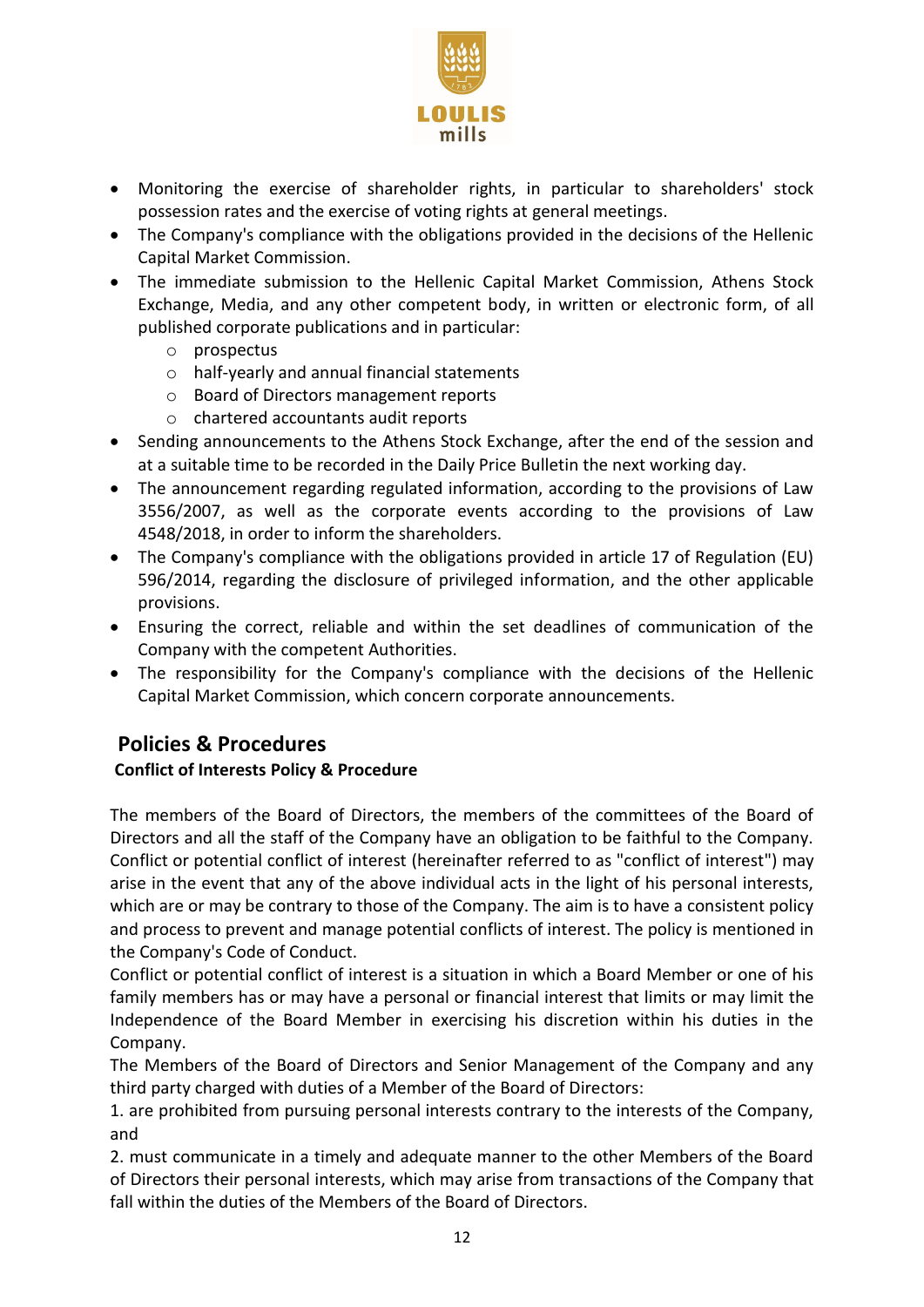

All members of the Board of Directors must perform their duties with integrity, objectivity and professionalism and devote sufficient time to their execution. Through the Code of Ethics of the Company and this Charter, a policy of conflicts of interest between the members of the Board of Directors and the Company is adopted, as well as a policy of managing inside information, which includes the necessary procedures that define the way members of the Board of Directors and third parties, to whom the Board of Directors has delegated its responsibilities, must promptly disclose any of their interests in corporate transactions or any other conflict of interest with the Company or its subsidiaries or other related parties.

The Members of the Board of Directors and senior Management will inform in a timely and adequate manner the other Members of the Board of Directors:

(a) any direct conflict of interest, i.e. any conflict of interest with the interests of the Company or with the interests of an associated company, which arises in the performance of their duties as Members of the Board of Directors;

(b) any indirect conflict of interest, i.e. any conflict of interest between the interests of the Company and the interests of related parties (persons or entities) with which Members of the Board of Directors are associated.

# <span id="page-12-0"></span>**Recruiting, Performance Review and Training Policy & Procedure**

The purpose of this Policy is to define the principles and rules that govern the recruitment, evaluation and training procedures followed by the Company.

The Recruitment, Evaluation and Training Policy's objective is the definition of the involved parties and brief reference to the procedures followed by the Company for all its employees, including Executives. The training process also concerns the members of the Board of Directors, while the following areas are briefly covered:

Position Coverage - Recruitment or Internal Recruitment Process

Employee Evaluation System

Annual Training Plan of the Company, including succession planning.

# <span id="page-12-1"></span>**Transactions Monitoring & Notification Procedure**

The individuals who exercise managerial duties as well as individuals who have close ties with them, notify to the Company on any transaction carried out on own account and which is related to the shares or securities of the Company or related companies (within the meaning of No. 32 L. 4308/2014 and in general the current legislation), or by derivative instruments or other related financial instruments. These notifications are made immediately and no later than three working days after the transaction date.

All transactions carried out on behalf of the persons mentioned above are notified by these individuals to the competent authorities.

The Investor Relations & Corporate Announcements Unit is responsible for complying with the above, as well as informing the competent authorities.

# <span id="page-12-2"></span>**Compliance Procedure in relation to transactions with associated parties**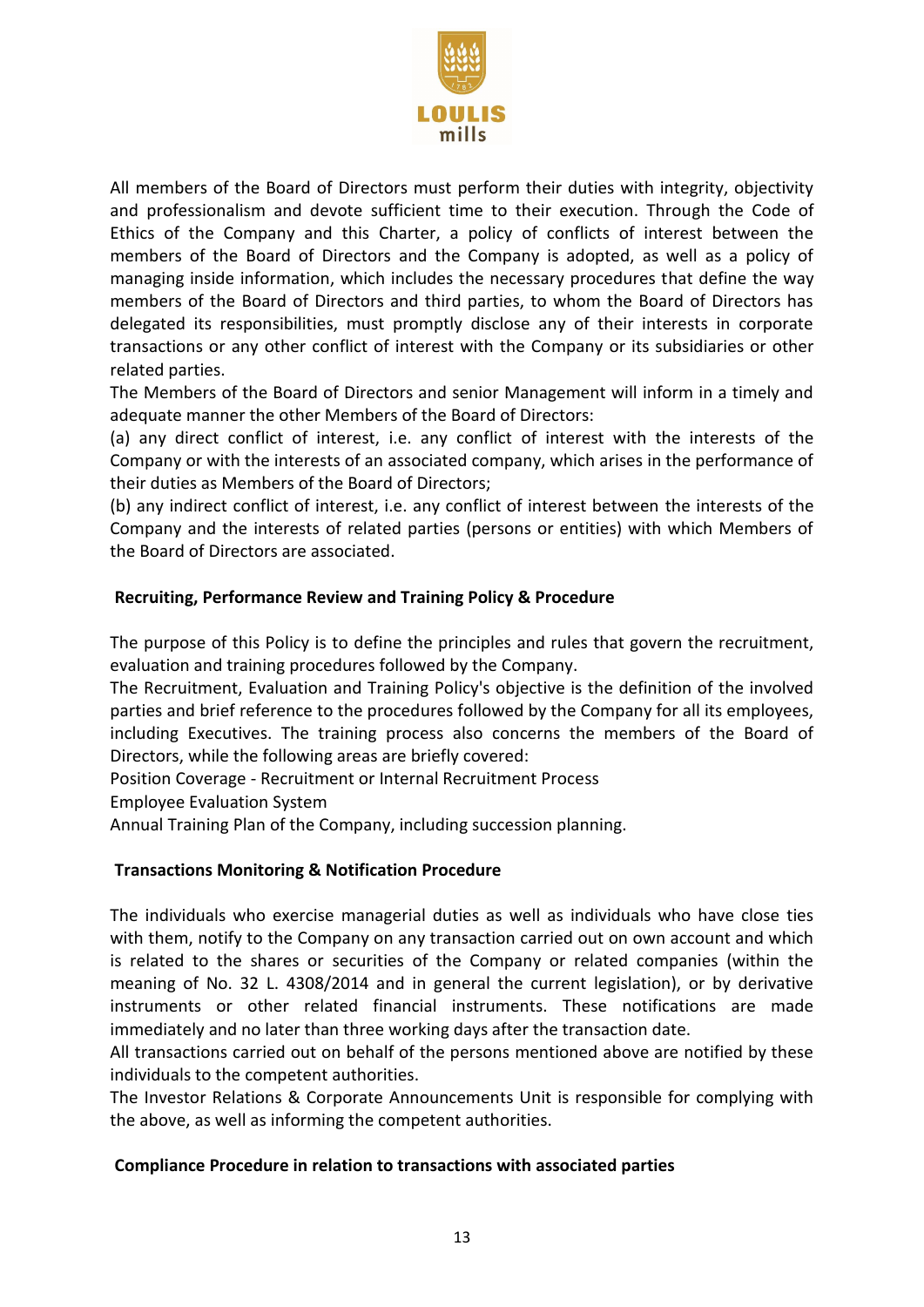

The associated parties transaction process aims to describe the manner in which related party transactions must be approved in accordance with the applicable legal framework and the manner in which they must be followed by the Company's staff prior to the signing/approval of a related party transaction.

Each affiliated company follows the rules regarding transparency, independent financial management, accuracy and correctness of its transactions, as stipulated by law. Transactions between the Company and its affiliated companies are made at a price or consideration, which is proportional to what would be agreed in case the transaction would be made with another natural or legal person, with the prevailing market conditions during the time of the transaction and especially in proportion to the price or consideration agreed by the Company, when it is traded with any third party, in accordance with the relevant provisions of the relevant legislation.

In the context of the application of International Accounting Standards and International Financial Reporting Standards and specifically in accordance with IAS 24 "Disclosures of Related Parties", the Company is required to disclose mainly through periodic financial statements the transactions between related parties.

### <span id="page-13-0"></span>**Board of Director Members Dependency Relations Evaluation and Notification Procedure**

The Board of Directors takes necessary measures to ensure compliance with the conditions of par. 1 of article 9 of Law 4706/2020, for the designation of a member of the Board of Directors as an independent member.

The appointment of independent Members of the Board of Directors is made in accordance with the Suitability & Nomination Policy of the Company. When appointing independent members of the Board of Directors, the Remuneration and Nomination Committee will take into account the Independence Criteria. In this context, the candidates submit to the Remuneration and Nomination Committee a declaration regarding the fact that they have fully understood the criteria that indicate a dependency relationship with the Company, and that their candidacy does not meet the conditions that indicate a dependency relationship, therefore they have the qualifications to be elected by the General Meeting as independent non-executive Members of the Board of Directors.

#### <span id="page-13-1"></span>**Handling of Inside Information Procedure**

The Investor Relations & Corporate Announcements Unit compiles a list of all individuals who have access to inside information and who work in the Company under an employment contract, service provision or otherwise perform duties through which they have access to inside information, such as advisors, accountants or credit rating agencies. The unit is obliged to immediately update this list and to make it available to the competent Authority as soon as possible upon its request.

# <span id="page-13-2"></span>**Internal Control System Evaluation Policy and Procedure**

<span id="page-13-3"></span>**Internal Control System Evaluation Policy**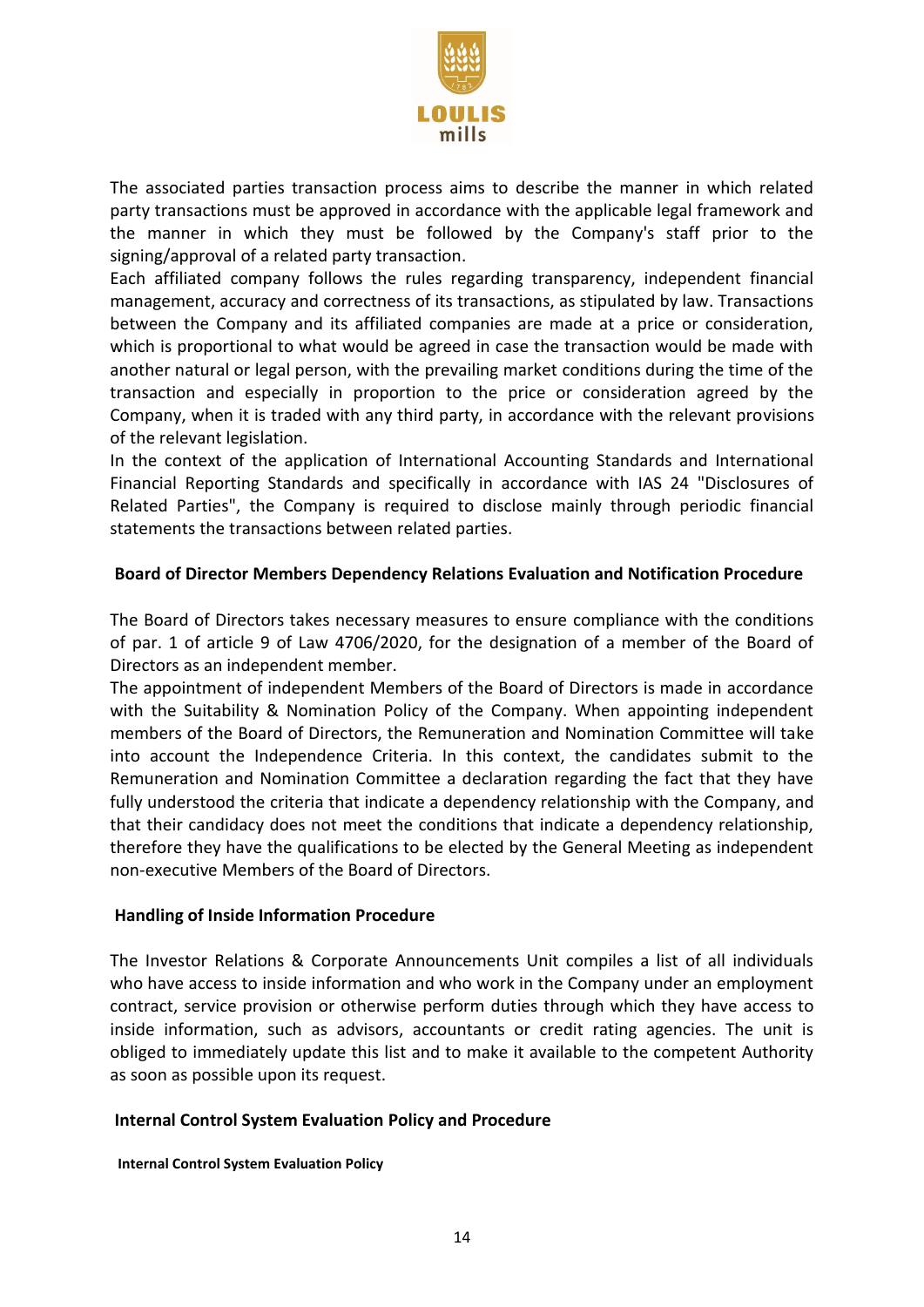

The internal control system adequacy assessment shall be carried out in accordance with international best practices in order to ensure that the relevant internal control system is defined herein. Βest practices include the International Standards on Auditing from the International Federation of Accountants, The International Professional Practices Framework from the Institute of Internal Auditors and the Internal Control System Framework COSO (COSO: Internal Control Integrated Framework).

The Company evaluates its internal control system, but also evaluates the internal control system of its important subsidiaries, KENFOOD and LOULIS MEL - BULGARIA EAD every three (3) years starting from the date of the last evaluation.

#### <span id="page-14-0"></span>**Internal Control System Evaluation Procedure**

The Board of Directors determines and supervises the implementation of the corporate governance system according to the Law on Corporate Governance, monitors and evaluates periodically, at least every three (3) financial years starting from the reporting date of the last evaluation, its implementation and effectiveness, addressing appropriate action on any deficiencies. For the purposes of the evaluation, the Company adopts and fully implements the principles and procedures of the decision 1/891 / 30.9.2020 of the Hellenic Capital Market Commission. In addition, the Board of Directors assigns an independent external consultant to evaluate the internal control system.

The external consultant to whom the evaluation of the internal control system is assigned studies and evaluates the following objects, in accordance with the provisions of the decision 1/891 / 30.9.2020 of the Hellenic Capital Market Commission:

- 1. Control Environment
- 2. Risk Management
- 3. Control Activities
- 4. Information and Communication System
- 5. Internal control system Monitoring

# <span id="page-14-1"></span>**Shareholder Communication Mechanism Policy and Procedure**

The Investor Relations & Corporate Announcements Unit mission is to perform its duties according to the highest standards of investor relations, in order to enhance the knowledge of analysts and investors and to mobilize investor's interest in the Company, aiming to gain investor loyalty.

The Investor Relations & Corporate Announcements Unit promotes dialogue with its shareholders and investors as a necessary aspect of corporate value. The aim is to support various stakeholders in the capital markets so that they can form a true and fair view of the Company's financial position and support the accurate estimation of the Company. The commitment to transparent communication that takes place in a timely manner ensures accountability to all stakeholders of the Company.

# <span id="page-14-2"></span>**Sustainable Development Policy**

The company's vision is to create value for human nutrition.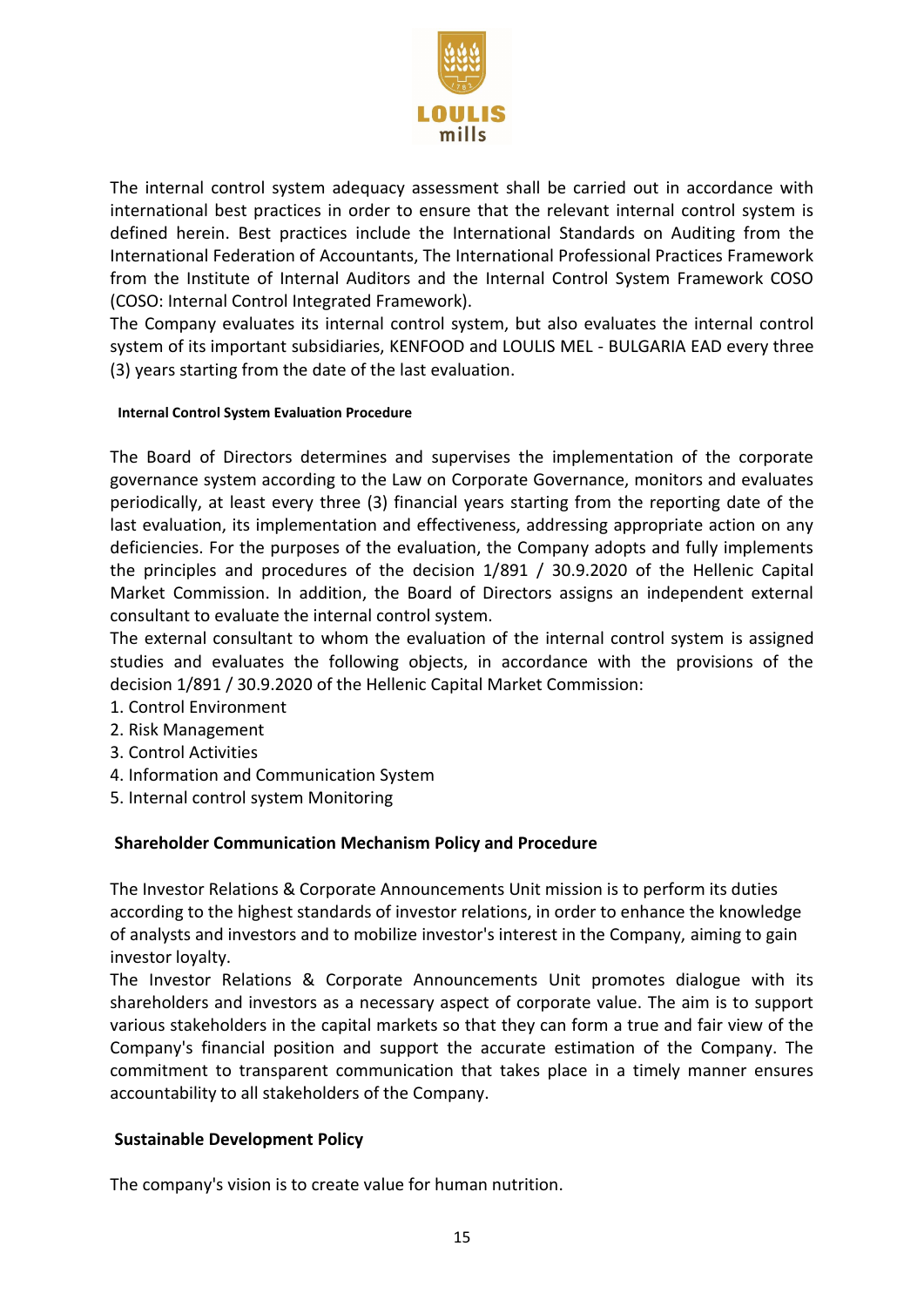

The company's mission includes the production and distribution of quality, innovative and competitive raw materials and the offer of a high services level in the food market. With respect to three centuries of tradition, the company is committed to pioneering and growing, with environmental and social responsibility, as well as creating value for its customers, its employees, its shareholders and society.

The company aims to be the leading company in its area in Southeast Europe while strengthening its export orientation with environmental and social responsibility. All companies must voluntarily incorporate social and environmental practices into their business and their relationships with their stakeholders, as they realize that responsible behavior leads to their viability and sustainable business success.

A specific strategy of corporate responsibility and sustainable development is implemented in Mills Loulis.

The Company recognizes and manages the effects arising from its operation:

-In the economy (market)

-To people

-To the environment

-To the society

and seeks to reduce the negative effects and increase the positive ones.

# <span id="page-15-0"></span>**Further Compliance Policies and Procedures**

# <span id="page-15-1"></span>**Whistleblowing Policy and Procedure**

Whistleblowing is the intentional act of disclosure recorded in the Company's records and carried out by a person who knows either significant irregularities and omissions or other criminal acts actual, possible or expected within the Company, which he notifies to a competent person in order for him to act repressively.

The purpose of Whistleblowing Policy is to create the framework about timely detection of irregularities, omissions or criminal acts in the Company's operations.

A basic and inviolable principle of the Whistleblowing Policy for the management of named and anonymous reports & complaints (Whistleblowing) is the protection of the anonymity and the principle of confidentiality of the data of the individuals who submit such reports. Reports of irregularity, omission or criminal offense include - but are not limited to:

- Theft
- Scam
- Corruption
- Bullying
- Inappropriate behavior
- Any kind of harassment (eg sexual)
- Abuse of power
- Exercising Influence
- Misuse of assets
- Violation of banking secrecy
- Misleading data presentation